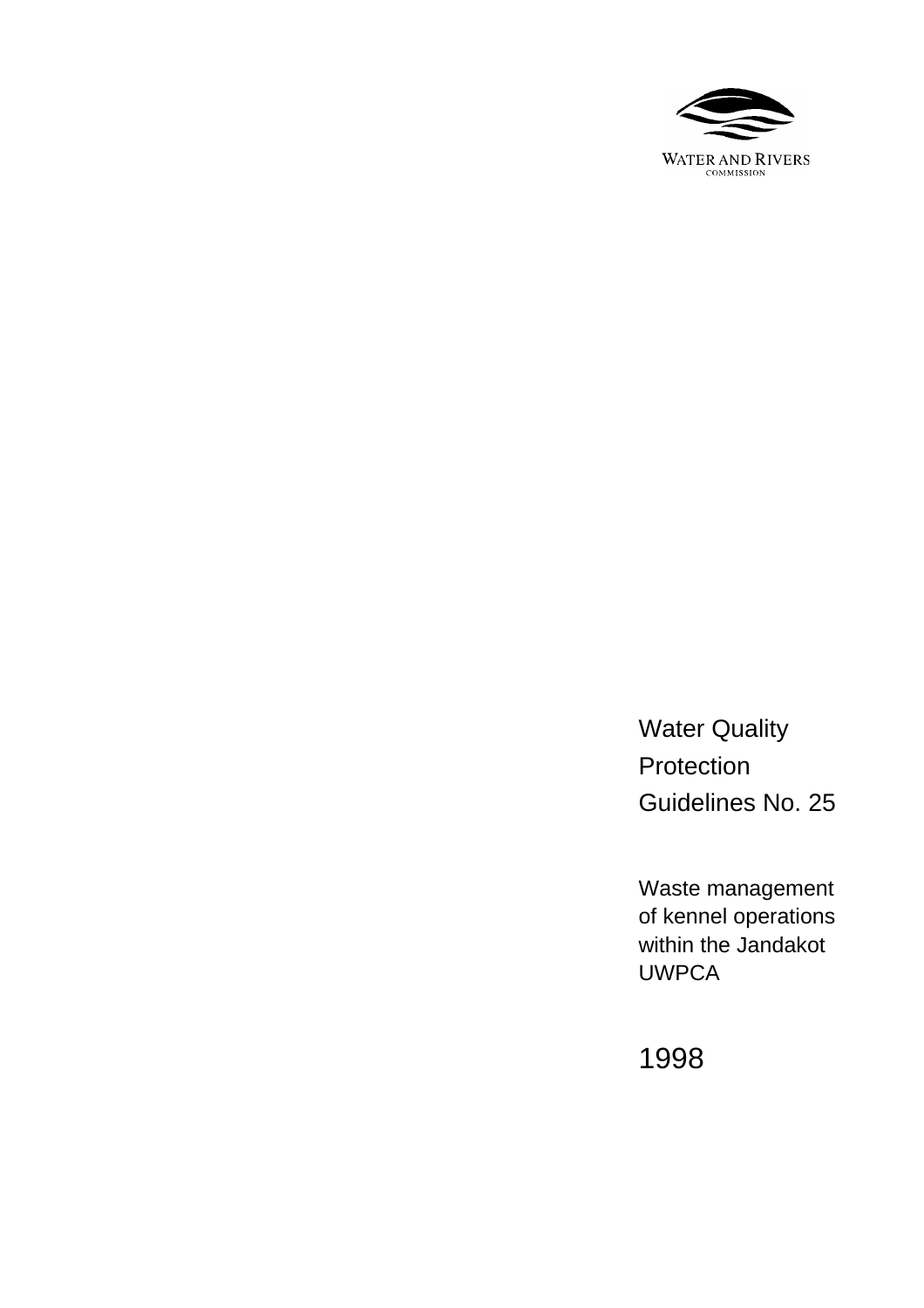### WATER AND RIVERS COMMISSION HYATT CENTRE 3 PLAIN STREET EAST PERTH WESTERN AUSTRALIA 6004 TELEPHONE (08) 9278 0300 FACSIMILE (08) 9278 0301

# Acknowledgements

This document has been prepared by the Water Quality Protection Branch within the Policy and Planning Division of the Water and Rivers Commission.

The author gratefully acknowledges the comments presented by staff of the Commission, the City of Canning and City of Cockburn councils and members of the kennel advisory committee: Ron Bennetts (Water Corporation), Shirley Briggs (kennel owner), Bill Currey (kennel owner), Brendan Filbey (kennel owner), John Hardy (City of Cockburn), Jess Jackson (kennel owner), Sandra Keenan (City of Canning), Ross Sheridan (Water and Rivers Commission), Ian Thornton (Water Corporation), Adrian Tomlinson (Water and Rivers Commission) and Linda Wines (kennel owner) in the development of these guidelines.

**Jade Coleman Environmental Engineer**

# Reference Details

This document is protected by copyright. Information in this guideline may be reproduced provided that any extracts are fully acknowledged.

The recommended reference for this publication is: Water and Rivers Commission 1998, *Waste Management of Kennel Operations within the Jandakot UWPCA*, Water and Rivers Commission, Water Quality Protection Guidelines No. 25.

ISBN : 0-7309-7332-8 ISSN : 1329-0746

*Text printed on recycled stock, Onyx 100%, recycled 100gsm February, 1998*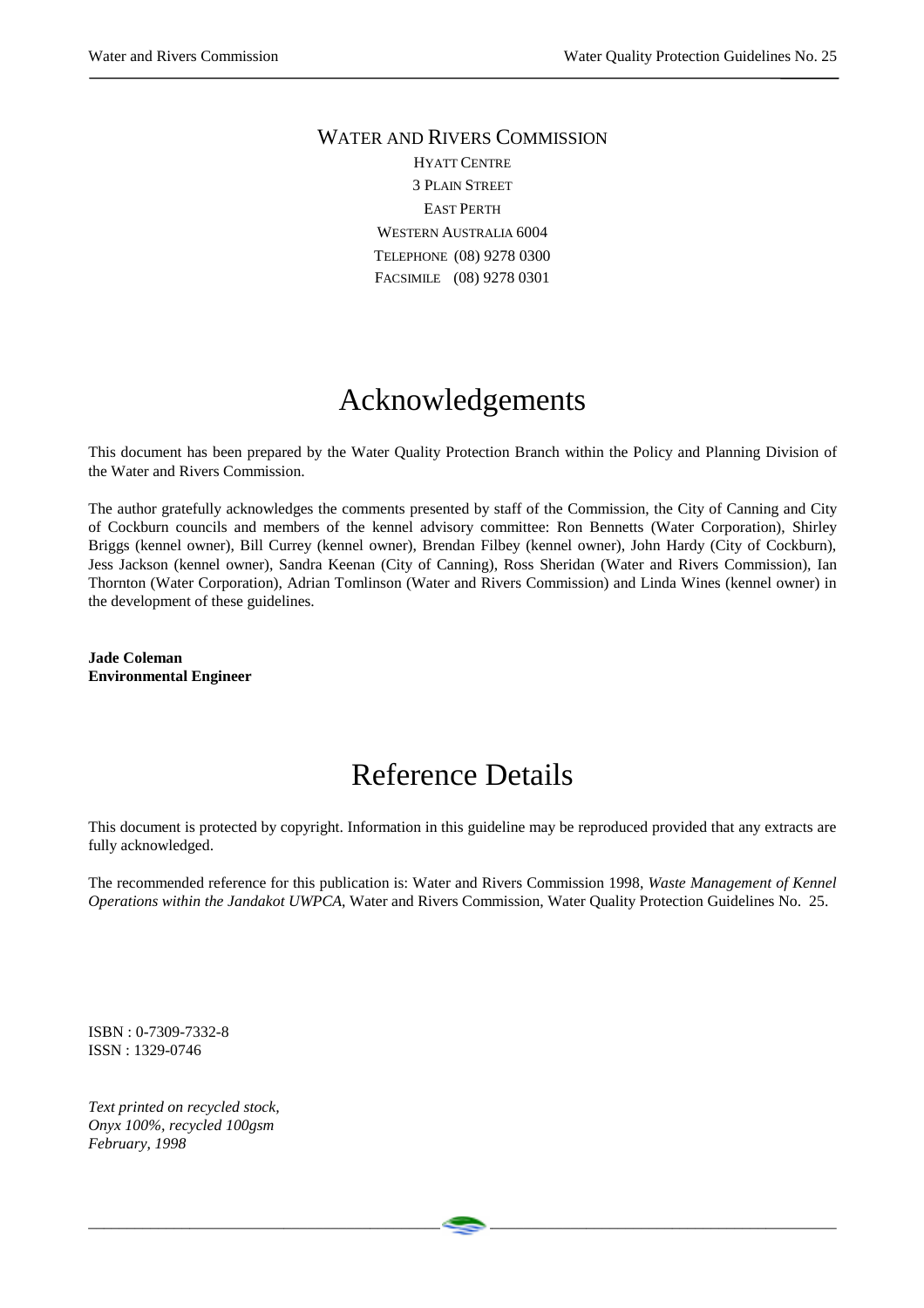# Foreword

The Water and Rivers Commission (the "Commission") is responsible for the "conservation, protection and management of Western Australia's (land-based) water resources". The Commission's mission is to "manage the water resources of Western Australia for the benefit of present and future generations in partnership with the community".

\_\_\_\_\_\_\_\_\_\_\_\_\_\_\_\_\_\_\_\_\_\_\_\_\_\_\_\_\_\_\_\_\_\_\_\_\_\_\_\_\_\_\_\_\_ \_\_\_\_\_\_\_\_\_\_\_\_\_\_\_\_\_\_\_\_\_\_\_\_\_\_\_\_\_\_\_\_\_\_\_\_\_\_\_\_\_\_\_\_\_

The Commission recognises that it has a responsibility to clearly state its role, objectives and requirements to those who undertake activities that may impact on the State's water resources; those who may be affected by such impacts; and those who must plan for or regulate such activities.

To achieve this task, the Commission is developing a series of documents which will establish its position and provide guidance in water quality management issues to interested parties.

This guideline document is one of a series being prepared by the Commission and forms part of the following hierarchy of documentation:

- **Policy and strategy documents** set out the Commission's statutory, philosophical and operational approaches to the following activities:
- *(i) Water resources investigation and information;*
- *(ii) Water allocation; and*
- *(iii) Resource protection and enhancement.*

**Guidelines** aim to address the key issues relating to industrial, commercial and urban activities which interact with the Commission's water resources conservation and management role, and provide advice on best management practices.

The guidelines are seen as negotiable documents which the Commission will seek to enhance or amend on the basis of experience whilst maintaining the basic principles outlined in its policy and strategy documents.

The Commission welcomes the views of readers of these documents and will incorporate constructive comments in periodic upgrades of the guidelines.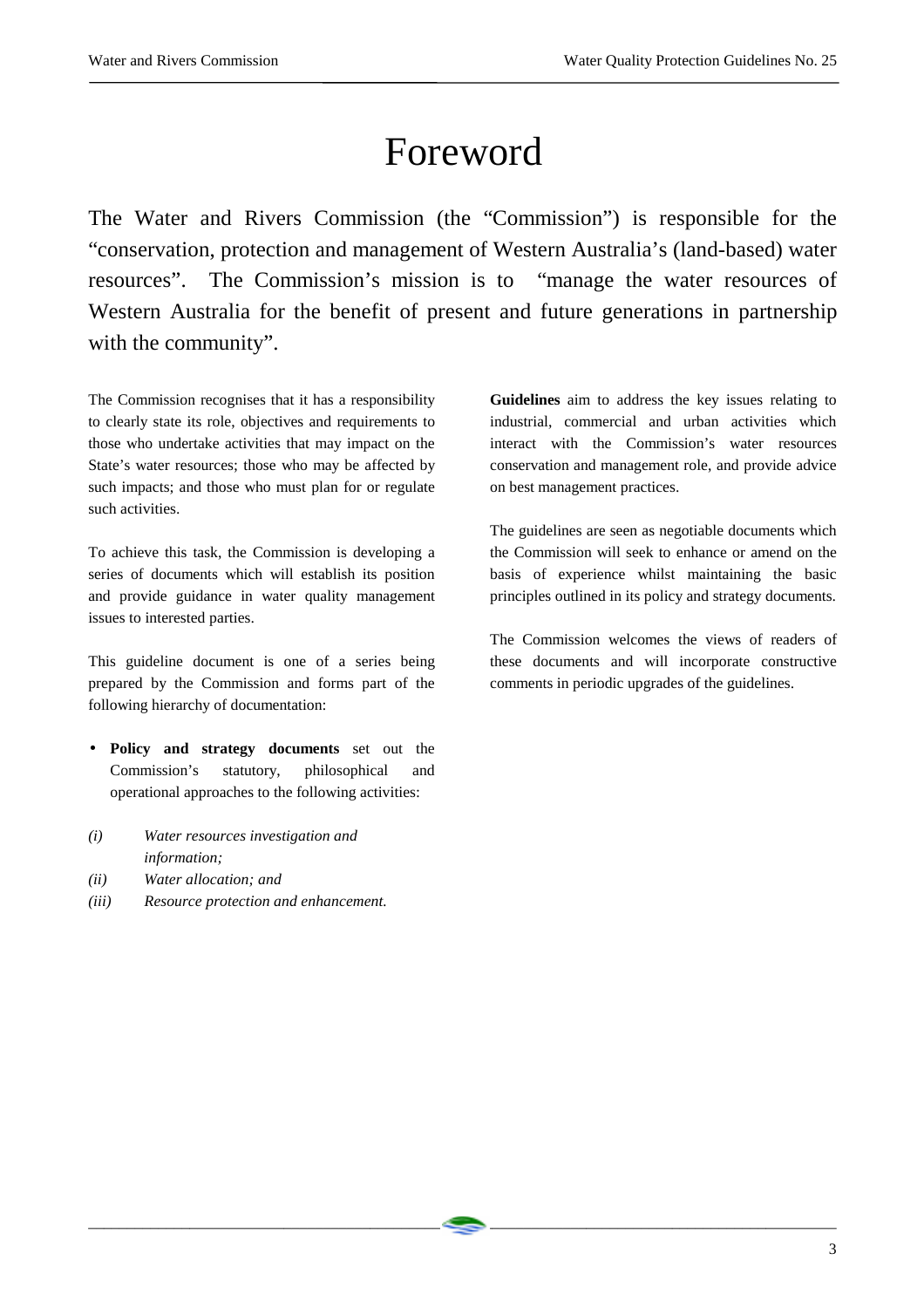# **Contents**

\_\_\_\_\_\_\_\_\_\_\_\_\_\_\_\_\_\_\_\_\_\_\_\_\_\_\_\_\_\_\_\_\_\_\_\_\_\_\_\_\_\_\_\_\_ \_\_\_\_\_\_\_\_\_\_\_\_\_\_\_\_\_\_\_\_\_\_\_\_\_\_\_\_\_\_\_\_\_\_\_\_\_\_\_\_\_\_\_\_\_

| 1. Introduction                             |   |  |  |
|---------------------------------------------|---|--|--|
| 2. Regulatory requirements                  |   |  |  |
| 3. Purpose                                  |   |  |  |
| 4. Scope                                    | 5 |  |  |
| 5. Guidelines                               |   |  |  |
| 5.1 General                                 | 6 |  |  |
| 5.2 Septic system siting                    | 6 |  |  |
| 5.3 Septic system maintenance               | 6 |  |  |
| 5.4 Animal waste disposal                   | 6 |  |  |
| 5.5 Disposal of cleaning and pet care waste |   |  |  |
| water                                       | 7 |  |  |
| 5.6 Surveillance                            | 7 |  |  |
| References                                  |   |  |  |
| Glossary                                    | 9 |  |  |
| Further enquiries                           |   |  |  |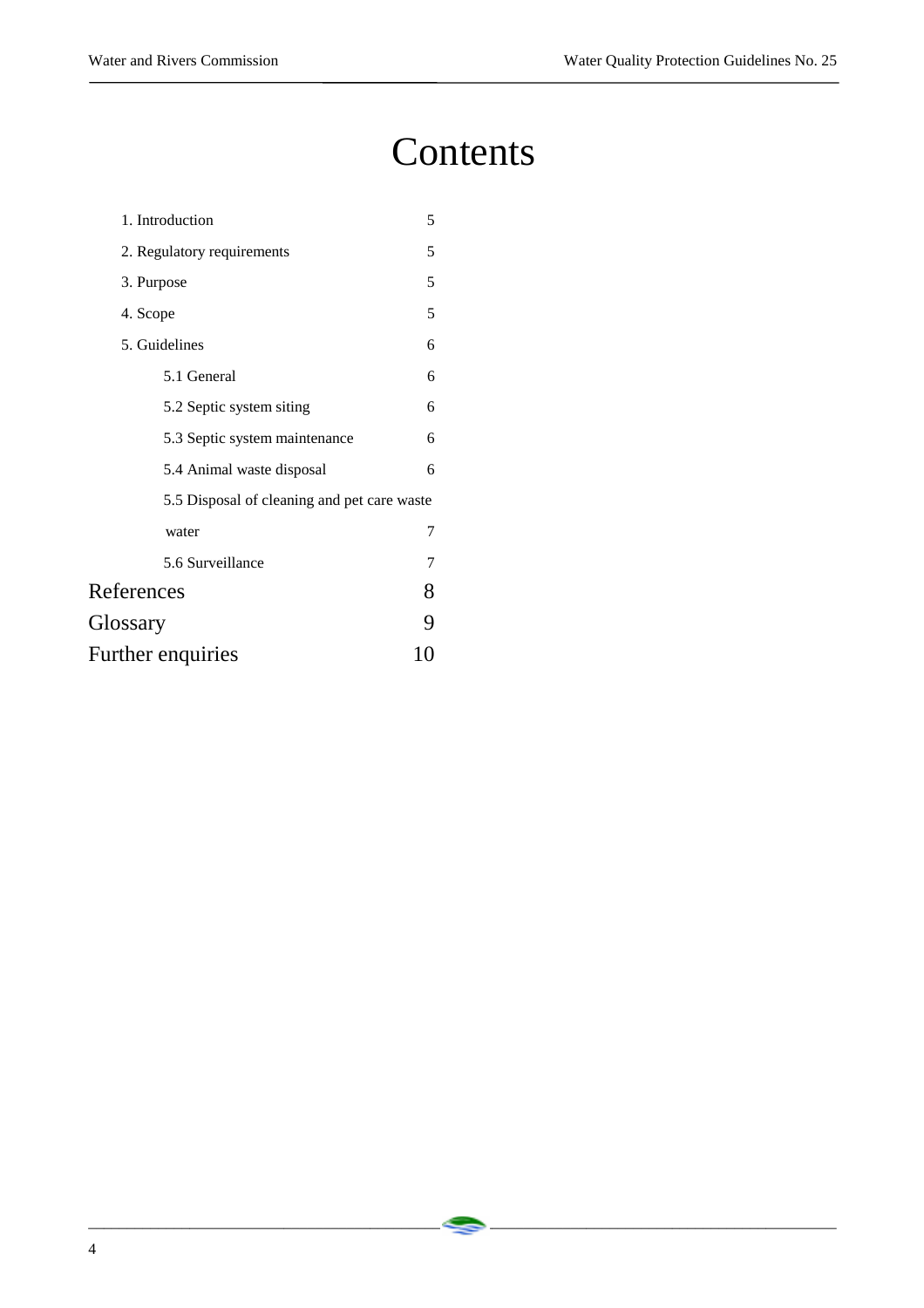# **1. Introduction**

The Jandakot Underground Water Pollution Control Area (UWPCA) was proclaimed in 1975 for the protection of the groundwater source known as the Jandakot Mound. This water source provides a substantial contribution to the Perth metropolitan water supply system and it is therefore essential that the source is protected from contamination.

The Canning Vale and Banjup areas, within the Jandakot UWPCA, have had existing kennel operations for a number of years. In recognition of the existing land use, the Water and Rivers Commission has developed, in co-operation with the kennel owners of Canning Vale and Banjup, waste disposal and management guidelines for the areas. The disposal of dog waste within Underground Water Pollution Control Areas carries the risk of contamination of an important groundwater resource used for domestic and public drinking water supplies. Groundwater contamination can potentially occur through the disposal of both solid and liquid dog wastes and the use of large volumes of particular cleaning and pet care products.

# **2. Regulatory requirements**

Development approval must be obtained from the local government authority.

The quality of groundwater resources used for public water supply in the Perth Metropolitan Area is protected by proclaiming Underground Water Pollution Control Areas (UWPCAs) over groundwater resources under the *Metropolitan Water Supply, Sewerage and Drainage Act 1909*.

The by-laws under this Act enable the Water and Rivers Commission to control potentially polluting activities, inspect premises and to take steps to prevent or clean up pollution.

In UWPCAs, the Commission has defined three levels of priority protection as follows:

#### **Priority 1**

(P1) source protection areas are defined to ensure that there is no degradation of the water source. P1 areas are declared over land where the provision of the highest quality public drinking water is the prime beneficial land use. P1 areas are managed in accordance with the principle of risk avoidance.

### **Priority 2**

(P2) source protection areas are defined to ensure that there is no increased risk of pollution to the water source. P2 areas are declared over land where the provision of public water supply is a high priority. P2 areas are managed in accordance with the principle of risk minimisation.

#### **Priority 3**

(P3) source protection areas are defined to minimise the risk of pollution to the water source. P3 areas are declared over land where water supply needs co-exist with other land uses such as residential, commercial and light industrial developments. Protection of P3 areas is achieved through management guidelines rather than restriction on land use.

In addition to priority classifications, wellhead protection zones are defined to protect the water source from contamination in the immediate vicinity of production wells. Wellhead protection zones are usually circular, with a radius of 500 m in P1 areas and 300 m in P2 and P3 areas.

# **3. Purpose**

The guidelines are designed to minimise the risk of groundwater contamination from kennel operations within the Jandakot Underground Water Pollution Control Area by providing guidance on the management of dog waste disposal to kennel operators, local government authorities and other regulatory authorities.

## **4. Scope**

\_\_\_\_\_\_\_\_\_\_\_\_\_\_\_\_\_\_\_\_\_\_\_\_\_\_\_\_\_\_\_\_\_\_\_\_\_\_\_\_\_\_\_\_\_ \_\_\_\_\_\_\_\_\_\_\_\_\_\_\_\_\_\_\_\_\_\_\_\_\_\_\_\_\_\_\_\_\_\_\_\_\_\_\_\_\_\_\_\_\_

The guidelines apply to the established, designated subdivisions zoned for kennel operations within Priority 2 areas of the Jandakot Underground Water Pollution Control Area. The guidelines are designed to encourage existing operations and manage new establishments in such a way as to ensure there is no increased risk of contamination to the groundwater source.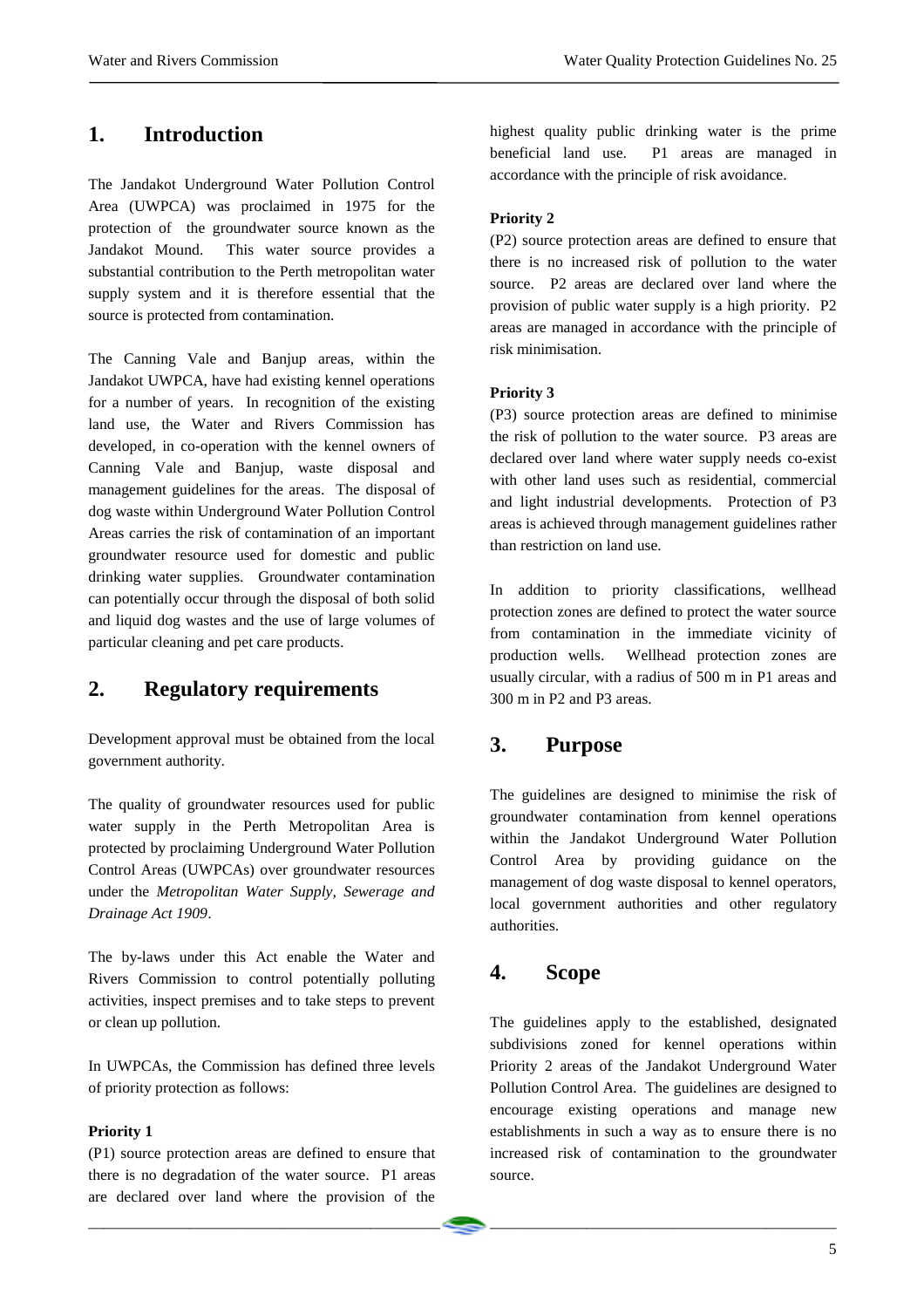## **5. Guidelines**

It is recognised that the capture of all kennel waste is not feasible, as dogs are not always kept within sealed kennel enclosures and urine is likely to be deposited within unsealed exercise areas. Liquid waste, as defined under these guidelines, refers to liquid waste deposited by the dogs within sealed kennel enclosures. Solid waste, as defined under these guidelines, refers to all solid waste generated at the kennel property.

### **5.1 General**

- 1. Details of any proposed new kennel operation or the expansion of an existing kennel operation shall be submitted to the local government authority for approval.
- 2. All applications for new operations or expansions of existing kennel operations that will result in more than
- a) 50 dogs being kept on the property in the Canning Vale kennel zone; or
- b) 100 dogs being kept on the property in the Banjup kennel zone

shall be referred by the local government authority to the Water and Rivers Commission for permit approval.

- 3. No retrospective implementation of these guidelines will occur for existing small operations (6 - 50 dogs and 3 - 100 dogs in Canning Vale and Banjup, respectively). However, the Water and Rivers Commission encourages existing operations to conform with the guidelines, where practical, to assist in the protection of the Jandakot drinking water source and to protect your own private water supply.
- 4. Existing large operations (more than 50 dogs and 100 dogs in Canning Vale and Banjup, respectively) shall require Water and Rivers Commission permit approval under the condition that all solid waste is removed off-site.

#### **5.2 Septic system siting**

All septic systems shall be located at least 100 m from any Water Corporation production bore and at least 30 m from any domestic bore.

#### **5.3 Septic system maintenance**

All septic systems shall be maintained in good working order and meet all relevant local government authority requirements.

#### **5.4 Animal waste disposal**

- 1. All kennel operations
- a) in the Canning Vale kennel zone with 6 50 dogs on the property at any time; or
- b) in the Banjup kennel zone with 3 100 dogs on the property at any time

shall dispose of all liquid kennel waste through the septic system and dispose of all faecal material and other solid wastes (including uneaten feed) off-site by a local government authority approved waste disposal method.

- 2. All kennel operations
- a) in the Canning Vale kennel zone with more than 50 dogs on the property at any time; or
- b) in the Banjup kennel zone with more than 100 dogs on the property at any time

shall develop a waste management plan, including a monitoring program, that is approved by the local government authority and the Water and Rivers Commission. The objective of the management plan is to ensure recharge water quality, averaged across the lot, is within NH&MRC/ARMCANZ drinking water guidelines.

3. All existing operations within the Canning Vale and the Banjup kennel zones are encouraged to employ off-site disposal of their solid waste to assist in the protection of the Jandakot groundwater source.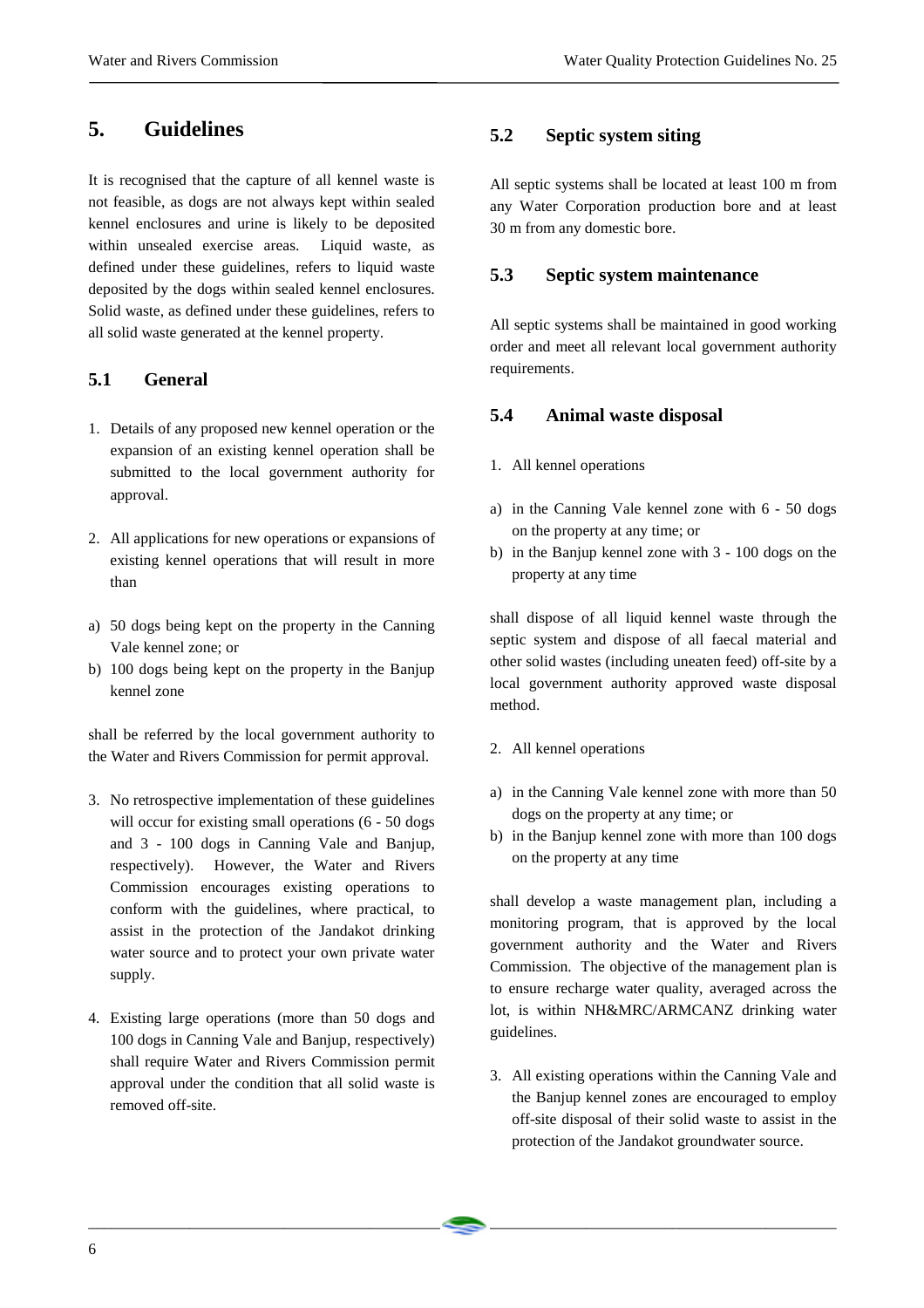4. It is recommended that unsealed exercise areas be grassed to reduce the potential for nitrogen to be leached to the groundwater.

### **5.5 Disposal of cleaning and pet care waste water**

- 1. All kennel floor washings shall be directed to the septic system.
- 2. A device shall be fitted to trap intractable solids (such as dog hair) from entering the septic system.
- 3. All solids collected by this device shall be disposed of off-site by a local government authority approved waste disposal method.

### **5.6 Surveillance**

- 1. It is recommended that annual inspections of all kennel operations in the Canning Vale and Banjup kennel zones are performed by the appropriate local government authorities.
- 2. It is recommended that local government authority inspectors examine:
- a) properties that have been approved under these guidelines for compliance; and
- b) existing properties and encourage compliance with the guidelines where practical.
- 3. All kennel operations

\_\_\_\_\_\_\_\_\_\_\_\_\_\_\_\_\_\_\_\_\_\_\_\_\_\_\_\_\_\_\_\_\_\_\_\_\_\_\_\_\_\_\_\_\_ \_\_\_\_\_\_\_\_\_\_\_\_\_\_\_\_\_\_\_\_\_\_\_\_\_\_\_\_\_\_\_\_\_\_\_\_\_\_\_\_\_\_\_\_\_

- a) in the Canning Vale kennel zone with more than 50 dogs on the property at any time; or
- b) in the Banjup kennel zone with more than 100 dogs on the property at any time

shall be inspected annually by a Water and Rivers Commission representative. The inspection will ensure compliance with permit conditions.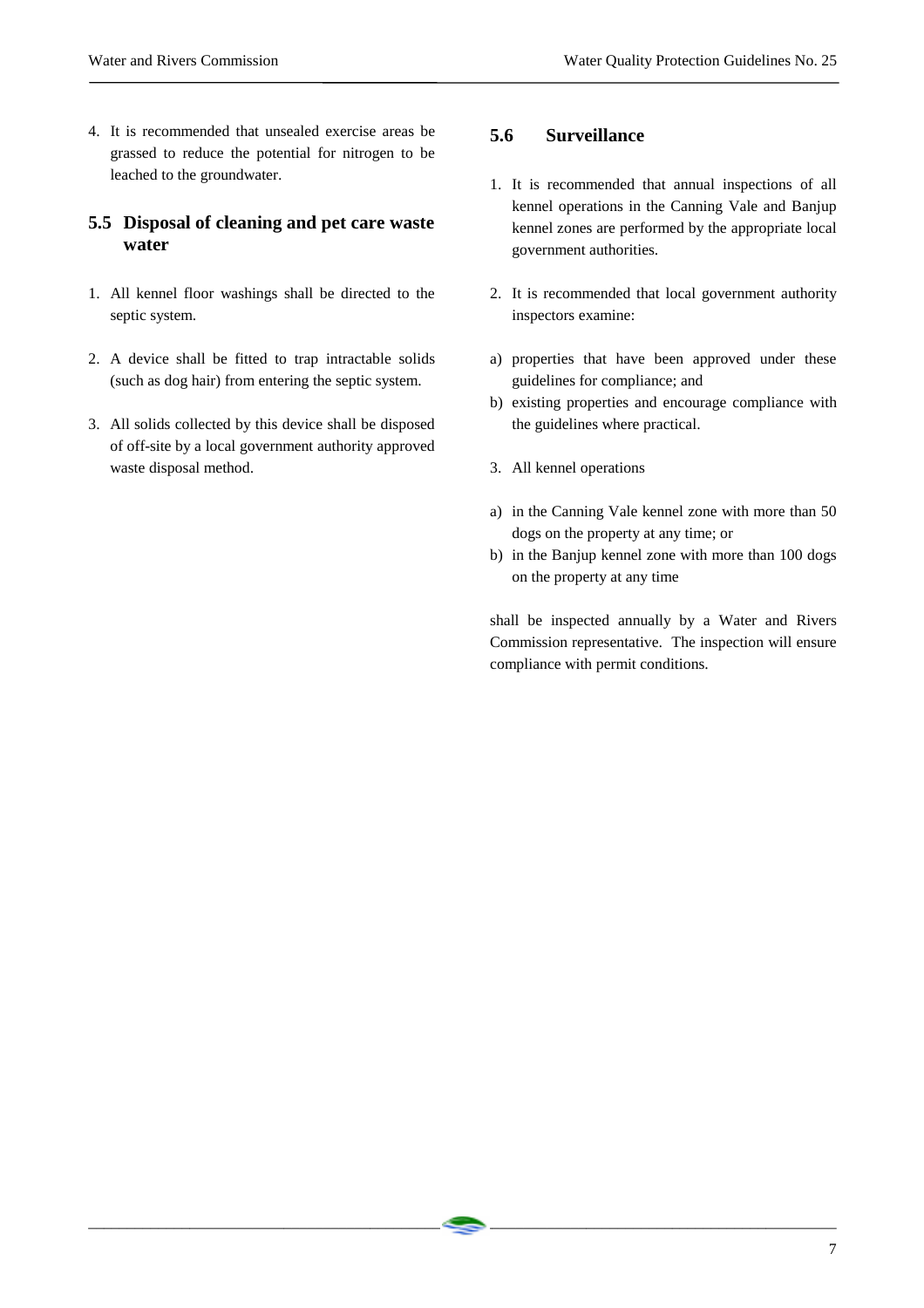# References

\_\_\_\_\_\_\_\_\_\_\_\_\_\_\_\_\_\_\_\_\_\_\_\_\_\_\_\_\_\_\_\_\_\_\_\_\_\_\_\_\_\_\_\_\_ \_\_\_\_\_\_\_\_\_\_\_\_\_\_\_\_\_\_\_\_\_\_\_\_\_\_\_\_\_\_\_\_\_\_\_\_\_\_\_\_\_\_\_\_\_

Australian Water Resources Council 1992, *National Water Quality Management Strategy, Draft Guidelines for Groundwater Protection*.

Barcelona M., Wehrmann A., Keely J., & Pettyjohn W. 1990, *Contamination of Groundwater: Prevention, Assessment, Restoration,* Noyes Data Corporation.

Bewick M. 1980, *Handbook of Organic Waste Conversion,* Van Nostrand Reinhold Environmental Engineering Series.

Board M. F. 1994, *Select Committee Report on Metropolitan Development and Groundwater Supplies,* Perth: Western Australian Legislative Assembly.

Costa N. 1997, Murdoch University, pers. comm.

Dames & Moore 1996, *Review of Groundwater Protection Priority Area Boundaries Jandakot Mound,* Prepared for the Water and Rivers Commission, August 1996.

Davidson A. 1995, *Hydrogeology and Groundwater Resources of the Perth Region, Western Australia,* Bulletin 124, Perth: Geological Survey of WA.

Department of Planning and Urban Development 1992, *Jandakot Land Use and Water Management Strategy,* Perth: Western Australian Department of Planning and Urban Development.

Gerritse, Adeney, Dimmock & Oliver 1992, *Nutrient Inputs From Various Land Uses on the Darling Plateau in Western Australia. Results of a Survey*, CSIRO Division of Water Resources Report 92/3.

Golder Associates 1996, *Groundwater Quality Investigations at Kennel Subdivisions Jandakot, Western Australia,* Prepared for the Water and Rivers Commission, November 1996.

Kinhill Engineers 1995, *Nitrogen Application Limits For Various Land Uses*, Prepared for the Water Authority of Western Australia, Kinhill Engineers Pty Ltd, Jan 1995.

Klingberg C. M. & Schrale G. 1985, *Guidelines for Land Application of Effluent from Intensive Animal Enterprises and Related Industries,* AWRC Research Project 80/134.

National Health and Medical Research Council/Agricultural and Resource Management Council of Australia and New Zealand 1996, *Australian Drinking Water Guidelines,* Canberra: National Health and Medical Research Council.

Otto C. 1997, CSIRO, pers. comm.

Porter 1980, An evaluation of sources of nitrogen as causes of groundwater contamination in Nassau County, Long Island, In: *Groundwater*, Vol 18, No 6, Nov-Dec 1980.

Rail C. 1989, *Groundwater Contamination Sources, Control and Preventative Measures,* Technomic.

Water and Rivers Commission 1996, *Policy and Principles: Protection of Waters from Pollution in Western Australia,* Water and Rivers Commission, Report No. WRP 27, July 1997.

Western Australian Planning Commission 1997, *Draft Statement of Planning Policy No. 6 - Jandakot Groundwater Protection Policy,* Western Australian Planning Commission, September 1997.

Whelan & Parker 1987, *Bacterial and Chemical Transmission Through Sand: a field study in groundwater pollution from a septic tank in Perth, Western Australia,* Proceedings of the Conference on Groundwater Resources of the Swan Coastal Plain, Perth, Western Australia, 21-22 May 1987.

Yu X. 1997, *Canning Vale and Banjup Kennels Groundwater Quality Investigation Project Bore Completion Reports*, Water and Rivers Commission, February 1997.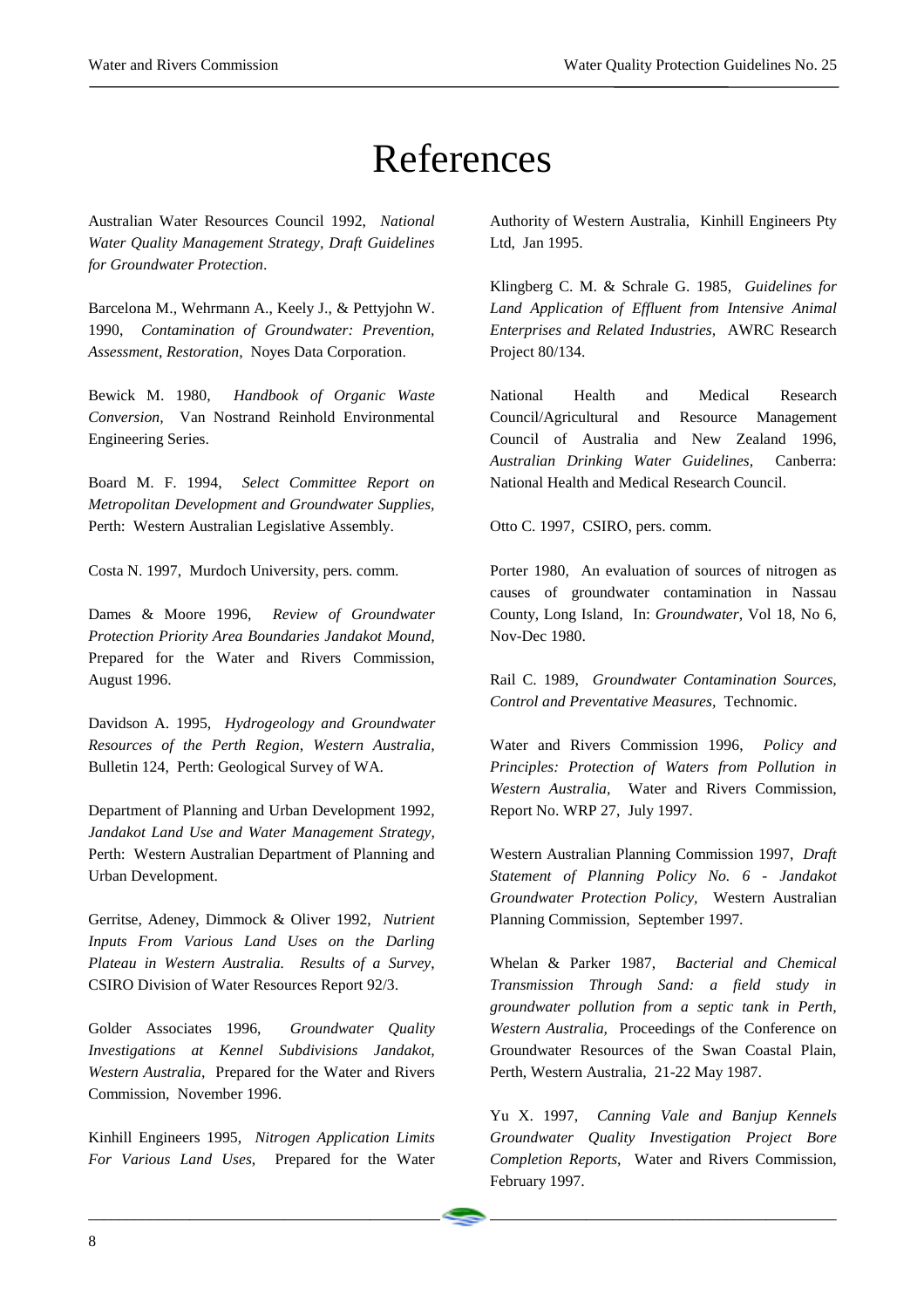# **Glossary**

| <b>Large Operation</b>                                                  | Means a property in Canning<br>Vale with greater than 50 dogs or<br>a property in Banjup with greater<br>than 100 dogs.                                                              | <b>Priority 3 Water</b><br><b>Source Protection</b><br>Area             | (P3) source protection areas are<br>defined to minimise the risk of<br>pollution to the water source.                                                                                                                                                                                         |
|-------------------------------------------------------------------------|--------------------------------------------------------------------------------------------------------------------------------------------------------------------------------------|-------------------------------------------------------------------------|-----------------------------------------------------------------------------------------------------------------------------------------------------------------------------------------------------------------------------------------------------------------------------------------------|
| <b>Liquid Waste</b>                                                     | Means liquid waste deposited by<br>the dogs within sealed kennel<br>enclosures.                                                                                                      | <b>Small Operation</b>                                                  | Means a property in Canning<br>Vale with between 6 and 50 dogs<br>or a property in Banjup with<br>between 3 and 100 dogs.                                                                                                                                                                     |
| NH&MRC/<br><b>ARMCANZ</b><br><b>Drinking Water</b><br><b>Guidelines</b> | National Health and Medical<br>Research Council/ Agricultural<br>Resource<br>Management<br>and<br>Council of Australia and New<br>Zealand<br>drinking<br>water<br>guidelines (1996). | <b>Solid Waste</b>                                                      | Means all solid waste generated<br>at the kennel property                                                                                                                                                                                                                                     |
| <b>Priority 1 Water</b><br><b>Source</b><br><b>Protection Area</b>      | (P1) source protection areas are<br>defined to ensure that there is no<br>degradation of the water source.                                                                           | Underground<br><b>Water Pollution</b><br><b>Control Area</b><br>(UWPCA) | UWPCAs are Public Drinking<br>Water Source Areas proclaimed<br>groundwater<br>over<br>areas<br>designated for current and future<br>drinking water supplies in the<br>Metropolitan Area.                                                                                                      |
| <b>Priority 2 Water</b><br>Source<br><b>Protection Area</b>             | (P2) source protection areas are<br>defined to ensure that there is no<br>increased risk of pollution to the<br>water source.                                                        | Wellhead<br><b>Protection Zone</b>                                      | Wellhead protection zones are<br>defined to protect the water<br>source from contamination in the<br>immediate vicinity of production<br>wells. Wellhead protection zones<br>are usually circular, with a radius<br>of $500 \text{ m}$ in P1 areas and $300 \text{ m}$<br>in P2 and P3 areas. |

\_\_\_\_\_\_\_\_\_\_\_\_\_\_\_\_\_\_\_\_\_\_\_\_\_\_\_\_\_\_\_\_\_\_\_\_\_\_\_\_\_\_\_\_\_ \_\_\_\_\_\_\_\_\_\_\_\_\_\_\_\_\_\_\_\_\_\_\_\_\_\_\_\_\_\_\_\_\_\_\_\_\_\_\_\_\_\_\_\_\_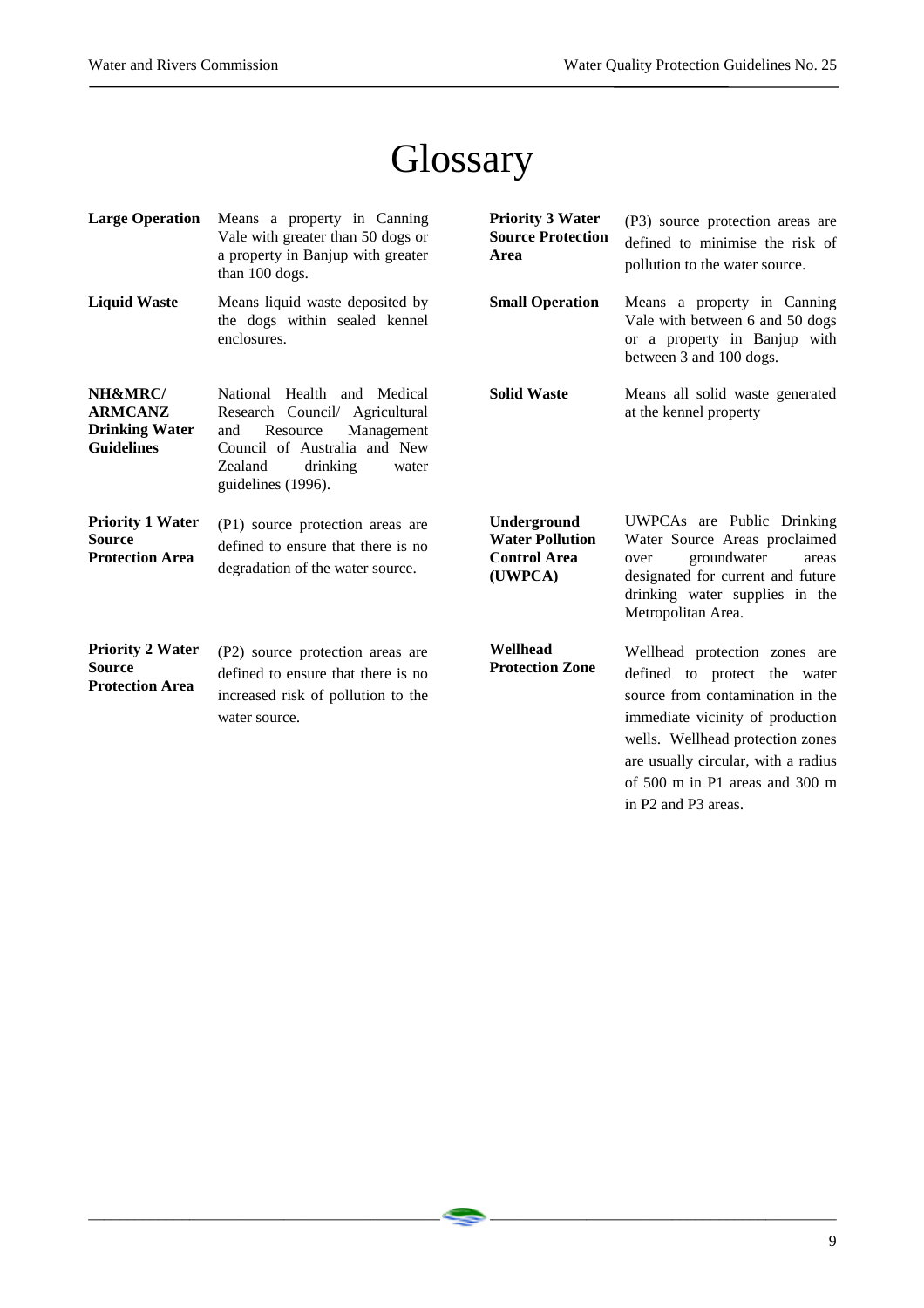# Further enquiries

Any project where the proponent/operator is unable to comply with these guidelines, or where site conditions prevent the application of these guidelines, should be submitted to the Commission as early as possible in the development of the proposal so that the matter may be resolved.

Any enquiries relating to the content of these **guidelines** should be directed to:

JADE COLEMAN ENVIRONMENTAL ENGINEER WATER AND RIVERS COMMISSION HYATT CENTRE 3 PLAIN STREET EAST PERTH WA 6004 TELEPHONE (08) 9278 0300 FACSIMILE (08) 9278 0585

For further enquiries on any matter relating to the **management of water resources in the region**, please contact the following Water and Rivers Commission's regional office.

\_\_\_\_\_\_\_\_\_\_\_\_\_\_\_\_\_\_\_\_\_\_\_\_\_\_\_\_\_\_\_\_\_\_\_\_\_\_\_\_\_\_\_\_\_ \_\_\_\_\_\_\_\_\_\_\_\_\_\_\_\_\_\_\_\_\_\_\_\_\_\_\_\_\_\_\_\_\_\_\_\_\_\_\_\_\_\_\_\_\_

Swan Region 207 Star Street Welshpool WA 6106 Telephone (08) 9362 0516 Facsimile (08) 9362 0500

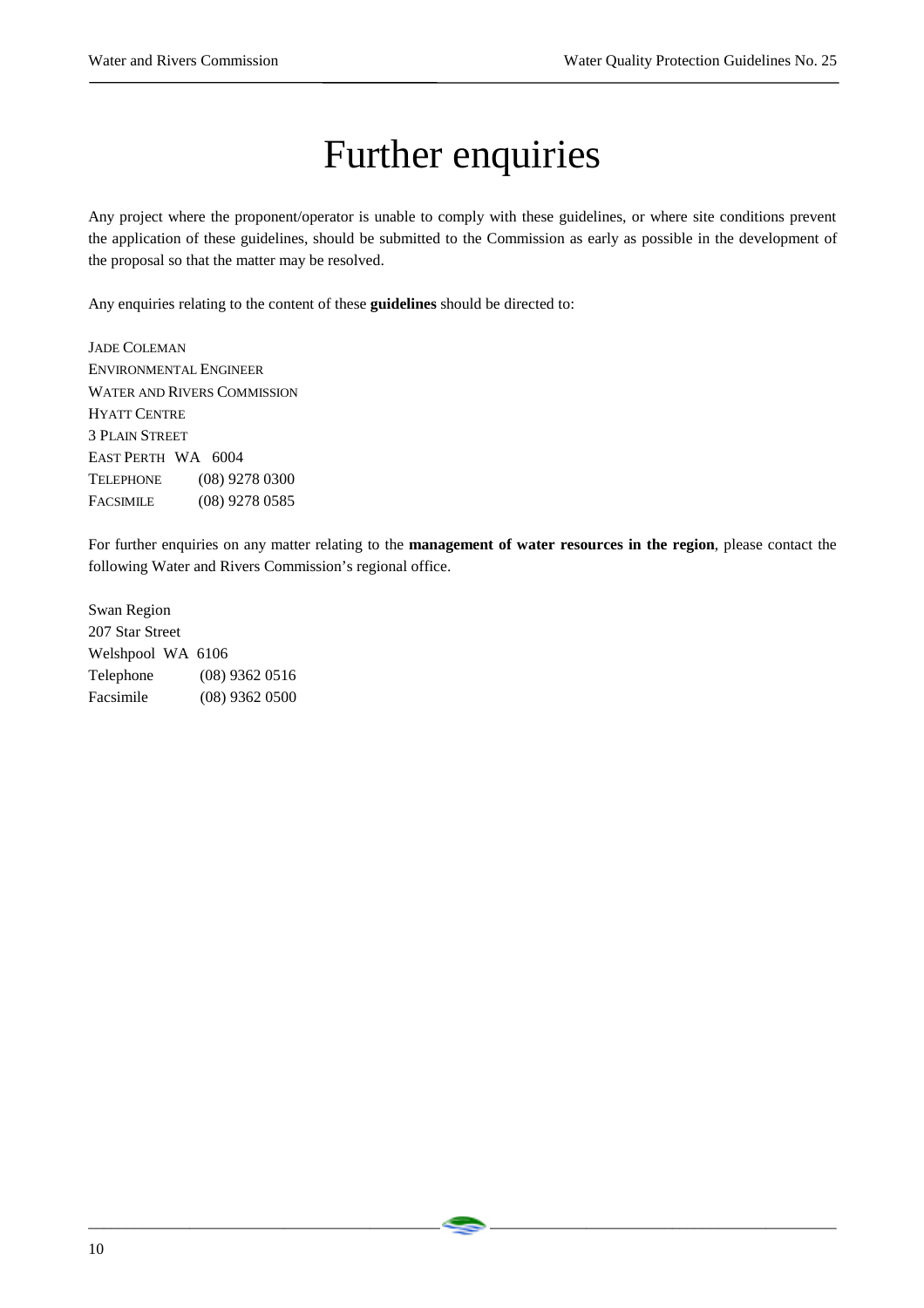#### **Other draft guidelines in this series include:**

Water Quality Protection Guidelines No. 1 1997 Planning and management of mine dewatering

Water Quality Protection Guidelines No. 2 1997 Tailings storage facility management

Water Quality Protection Guidelines No. 3 1997 The use of liners for chemicals, waste residue and wastewater containment

Water Quality Protection Guidelines No. 4 1997 The construction of groundwater monitoring bores

Water Quality Protection Guidelines No. 5 1997 Minesite water quality monitoring

Water Quality Protection Guidelines No. 6 1997 Minesite stormwater management

Water Quality Protection Guidelines No. 7 1997 Management of mechanical workshop wastes

Water Quality Protection Guidelines No. 8 1997 Managing liquid waste discharges from laboratories

Water Quality Protection Guidelines No. 9 1997 Management of acid mine drainage

Water Quality Protection Guidelines No. 10 1997 The siting and installation of above ground bulk chemical storage facilities

Water Quality Protection Guidelines No. 11 1997 Reporting and investigation of potentially contaminated sites

Water Quality Protection Guidelines No. 12 1997 Contaminated site risk assessment

Water Quality Protection Guidelines No. 13 1997 Remediation of contaminated soil and groundwater

Water Quality Protection Guidelines No. 14 1997 Site registration and remediation audit of contaminated sites

\_\_\_\_\_\_\_\_\_\_\_\_\_\_\_\_\_\_\_\_\_\_\_\_\_\_\_\_\_\_\_\_\_\_\_\_\_\_\_\_\_\_\_\_\_ \_\_\_\_\_\_\_\_\_\_\_\_\_\_\_\_\_\_\_\_\_\_\_\_\_\_\_\_\_\_\_\_\_\_\_\_\_\_\_\_\_\_\_\_\_

Water Quality Protection Guidelines No. 15 1997 Storage and utilisation of nutrient-rich material